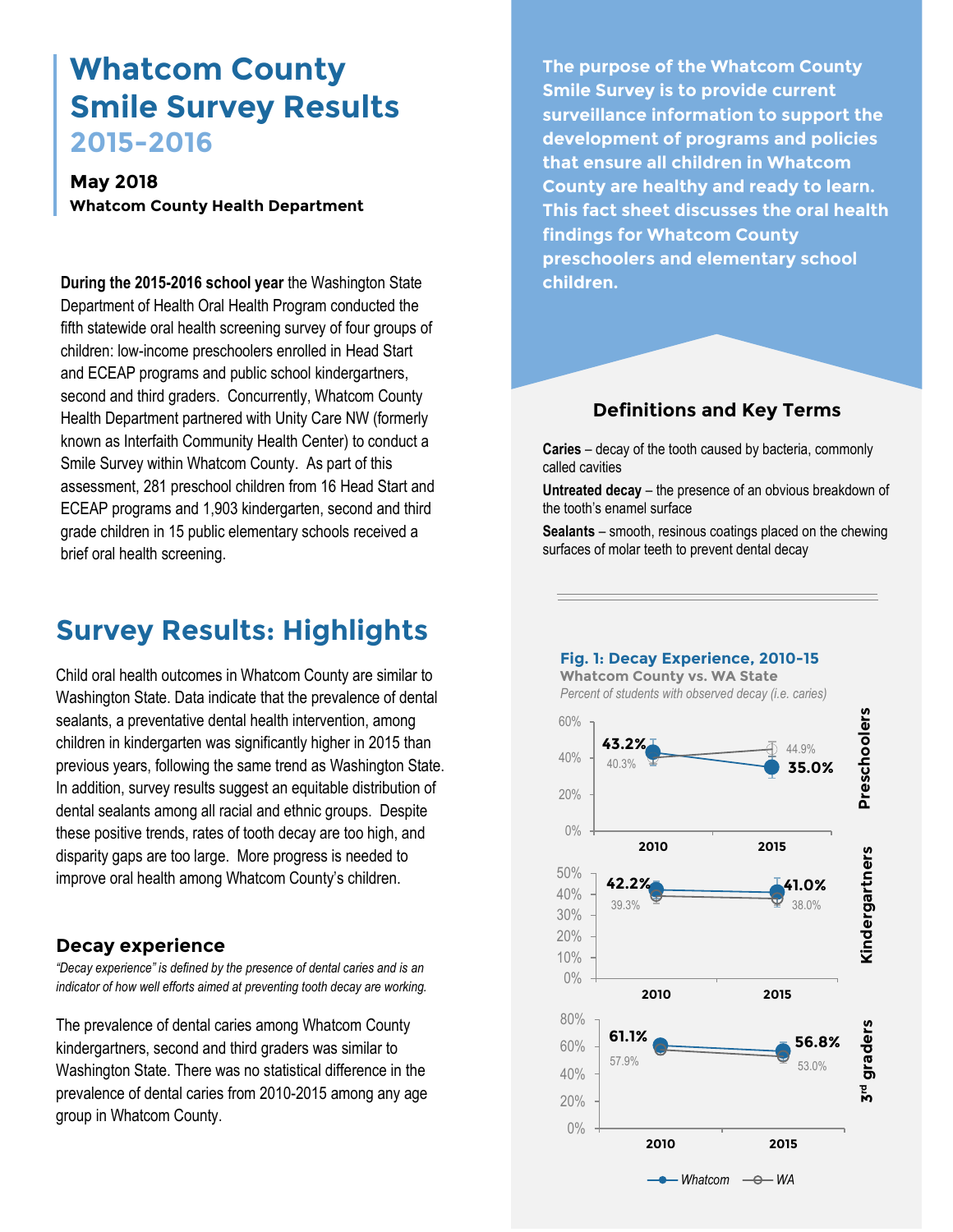## **Untreated decay**

*Untreated decay is an indicator of barriers to accessing care and treatment for oral health disease.*

Fourteen percent (14%) of Whatcom County kindergarteners through third graders had untreated decay, which is better than the Healthy People 2020 oral health target of 25.9%.

Untreated decay rates for all Whatcom County preschoolers, kindergartners, second and third graders were similar to Washington State rates. There was no statistical difference in Whatcom County rates from 2010 to 2015.

### **Dental sealants**

*Sealants are a safe, economical, and highly effective way to prevent tooth decay on the chewing surfaces of the back teeth.* 

Dental sealant prevalence in Whatcom County kindergartners was significantly higher in 2015 compared to 2010, following the same trend as Washington State. Dental sealant prevalence in Whatcom County third graders was similar to Washington State and has remained unchanged since 2010.

Fifty-five percent (55%) of Whatcom County children in second and third grade had dental sealants. This is better than the Healthy People 2020 oral health target of 28.1%. Students with sealants were slightly less likely to have untreated decay (not statistically significant). There were no significant differences in sealants prevalence by race and ethnicity, income, or language spoken.



**Fig. 2: Untreated Decay, 2010-15**

#### **Fig. 3: Dental Sealants, 2010-15 Whatcom County vs. WA State**





**Fig. 4: Untreated Decay by Sealant Prevalence**

**All ages, Whatcom County** *Percent of students with untreated decay*

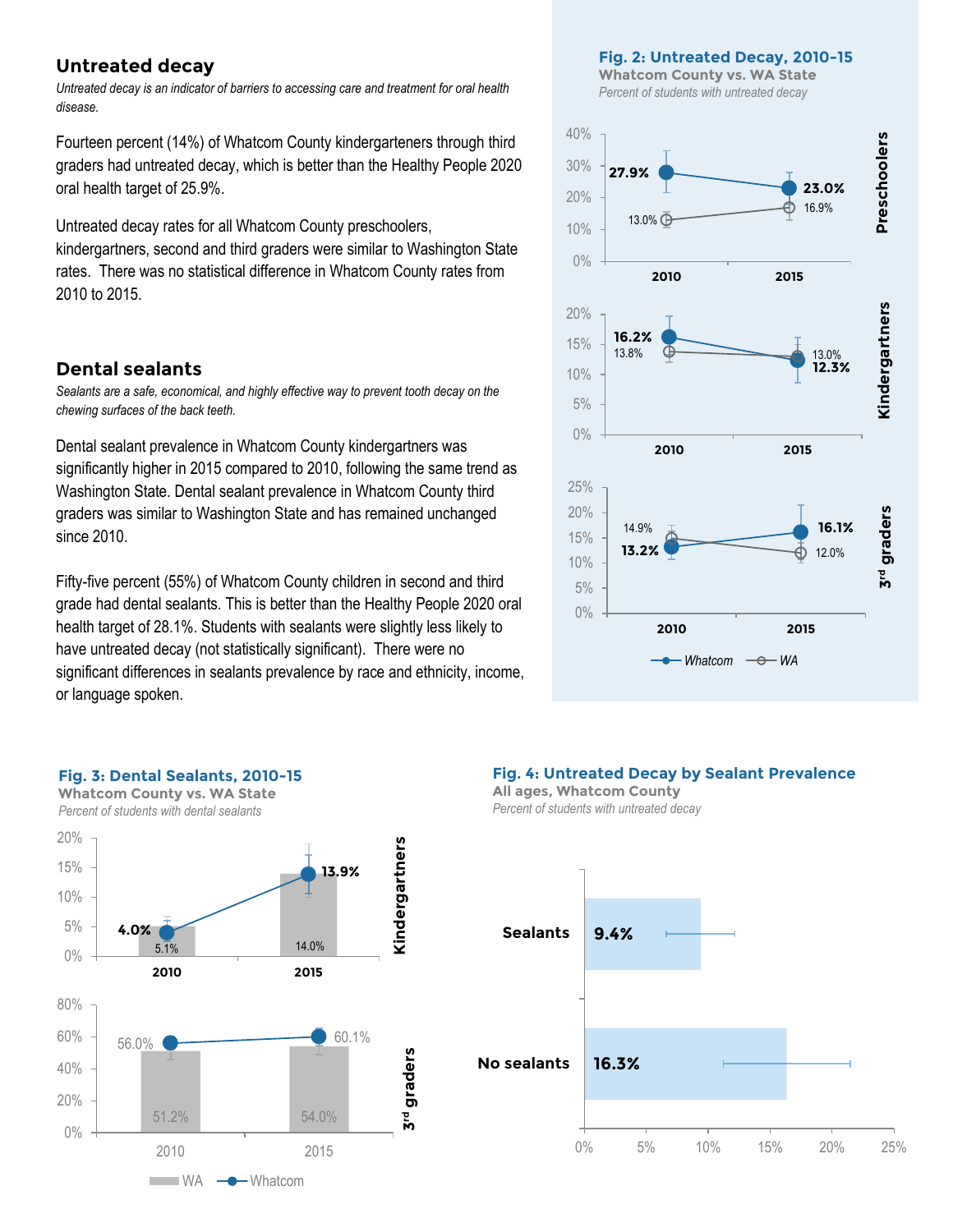## **Oral health disparities**

*For second and third grade combined data*

#### **Fig. 5: Decay and Untreated Decay by Income**

**2 nd and 3rd graders, Whatcom County**

#### **Percent of students with decay**



#### **Percent of students with untreated decay**



### **Fig. 6: Decay and Untreated Decay**\* **by Race and Ethnicity**

**2 nd and 3rd graders, Whatcom County**

## **Percent of students with decay**



#### **Percent of students with untreated decay**



**Data for Whatcom County second and third graders was examined for health disparities. Significant oral health inequities exist for Whatcom County and Washington State children who live in lower-income households. Low income is the most significant predictor of poor oral health in children in Whatcom County. For rates of decay, there are also disparities by race and ethnicity and by language spoken in the home.**

**Disparities by income:** Children from lower-income households have poorer oral health outcomes than higher-income peers.

- Decay is higher among students eligible for free and reduced lunch (FRL, a commonly-used indicator of students' household income).
- Untreated decay is higher (not statistically significant) in lower-income students.

**Disparities by race and ethnicity:** Whatcom County American Indian and Hispanic children in second and third grades had the highest rates of decay experience. White children had the lowest rates of decay. There was no statistical difference in untreated decay by race and ethnicity.

*\*Untreated decay rates for black and American Indian children were suppressed due to low sample sizes.*